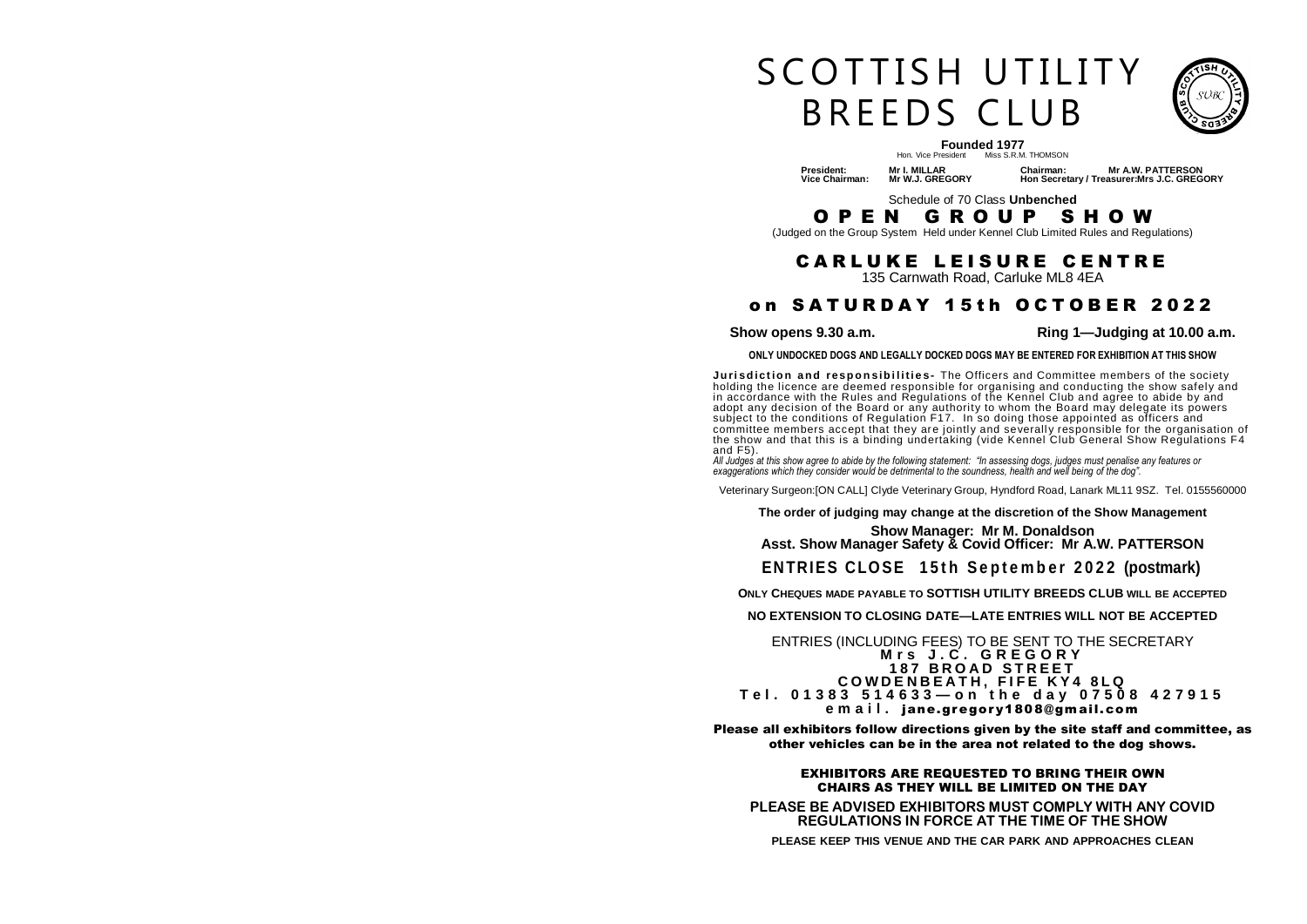#### **Judges**

Groups 3 & 4 Puppy, classes, 67—70.

Ring 2 **Mr S. PAYNE [Habiba]** Eurasier, Japanese Shiba Inu, Keeshond, Tibetan Terrier.

German Spitz Klein & Mittel, Poodle Toy, Miniature & Open,

Ring 1 **Mrs Y. RAWLEY** Classes 1 - 3,22, BIS, RBIS, Groups 3 & 4, BPIS, RBPIS,

Ring 1 **Ms G. MARLEY [Myrlea]** Clases 4<br> **Ring 1 Mr G. SIMPSON Ring 1 Mr G. SIMPSON**<br>Ring 2 Mr S. PAYNE [Habiba]

Ring 2 **Ms P. HUGHES [Mitchella]** Lhasa Apso Ring 2 **Mr C.A. TOYNTON [Malcro]**<br>Ring 3 **Mr R DUNLOP [Habiba]** 

**Ring 3 Mr M. COOPER [Charmmdals]** 

#### **SPECIAL ROSETTES**

Best in Show, Reserve Best in Show, Best Puppy in Show, Reserve Best Puppy in Show, Best Veteran, Best of Breed and 1st - reserve in all classes All rosette donations will be acknowledged in the Catalogue

Junior Handling<br>Lhasa Apso

Shih Tzu, Tibetan Spaniel<br>Dalmatian

#### **PRIZE MONEY**

**Best in Show £50 donated by SUBC. Best Puppy in Show £25 donated by Mr & Mrs W. Gregory Best Veteran in Show £15 donated by Mr A.W. Patterson**  Members Stakes Classes [67—69] 1st £4, 2nd £3, 3rd £2, Reserve £1

ENTRY FEES: Members - £4.50 per first entry per dog<br>Non-members - £6.00 per first entry per dog<br>2nd and subsequent entries with same dog £1.50 NFC £1.00<br>CATALOGUES WHICH MAY BE PREPAID: £3.50 must be prepaid with entries A limited number of catalogues for sale on the day at £4.00 . **MEMBERSHIP:** Single £4.00, Joint £5.00, Junior £1.00 **incentive to become a member at** £5.00 and save money over two shows when you enter 2 dogs per show

The Committee of Scottish Utility Breeds Club will be most grateful for any donation towards Rosettes or Specials for this Show and these will be acknowledged for their respective breeds in the catalogue.

**All monies due to the Association which remain unpaid, either entry fees or bank charges accrued through incorrectly completed or dishonoured cheques will be reported to the Scottish Kennel Club.** 

> all enquiries to the Secretary jane.gregory1808@gmail.com Tel. 01383514633

#### a a plata a algada a algabilada pia da que de a que de a alga de a para pia a a pia a a a ata a injeta de atata a la

Exhibitors please note puppies from 4 calendar months of age and dogs may be entered N.F.C. This MUST be done on the entry form for this show. No dog, of any age,

#### <u>. In provision de la condición de la condición de la condición de la condición de la condición de la condición de la condición de la condición de la condición de la condición de la condición de la condición de la condició</u>

**EXERCISING OF DOGS**:- Dogs should be exercised in the areas provided. The attention of all exhibitors is drawn to the Kennel Club Regulation F10, which states "Dog fouling and grooming waste - Any owner, exhibitor, handler or other person in charge of a dog is required to remove immediately any fouling caused by their dog(s) and/or any grooming waste at any Kennel Club Licensed Show within the venue and within the environs of that event including car and caravan parks and approaches. Any person seen to be breaking the above K.C. Regulation may be reported to the Kennel Club for action under Rule 42.

#### **IT IS THE EXHIBITORS RESPONSIBILITY AND THOSE IN CHARGE OF DOGS TO ENSURE THAT THE VENUE AND SURROUNDING AREA IS KEPT CLEAN**

*Coffee, teas , filled rolls and cakes on offer at the centre.* 

### **REGULATION FOR THE PREPARATION OF DOGS FOR EXHIBITION F (B)**

1 These Regulations must be observed when a dog is prepared for exhibition and/or exhibited at any Kennel Club Licensed event. Objections may be referred to the General Committee for disciplinary action under these Show Regulations and/or for disciplinary action under Kennel Club Rule A11.

[a] A dog found to have been exhibited in breach of these Regulations will automatically be disqualified from exhibition at the show and from any award gained there at.

[b] Unless the exhibitor provides a satisfactory explanation for the dog being exhibited in breach of these Regulations then he/she may be subject to further penalties of either a fine or as listed under Rule A11.

2 [a] No substance which alters the natural colour, texture or body of the coat may be present in the dog's coat for any purpose at any time during the show. No substance which alters the natural colour of any external part of the dog may be present on the dog for any purpose at any time during the show. [b] Any other substance (other than water) which may be used in the preparation of a dog for exhibition must not be allowed to remain in the coat or on any other part of the dog at the time of exhibition.

3 No act or operation which alters the natural conformation of a dog or any part thereof may be performed except:-

[a] operations certified to the satisfaction of the General Committee.

[b] the removal of dewclaws of any breed.

[c] operations to prevent breeding provided that such operations are notified to the Kennel Club before neutered dogs are shown.

Nor must anything be done calculated to in the opinion of the General Committee to deceive.

4 The General Committee without previous notice may order an examination of any dog or dogs at any Show. Any examination thus ordered will be made by a person having executive authority who shall have a written directive from the Kennel Club in their possession. Samples may be taken for further examination and analysis.

5 An individual has the right to lodge an objection to a dog only if he/she is the owner or handler of a dog competing in the same breed or class. An objection may however be lodged by an official of the Show or by anyone so deputed by the Kennel Club. It will be the responsibility of the individual who lodges the objection or the official (as appropriate) to substantiate the grounds for the objection. The Kennel Club will substantiate the grounds for an objection made on its behalf.

6 Any objection by an individual related by an infringement of these Regulations must be made in writing to the Show Secretary at his/her office before the close of the show and the individual must produce evidence of identity at the time of lodging the complaint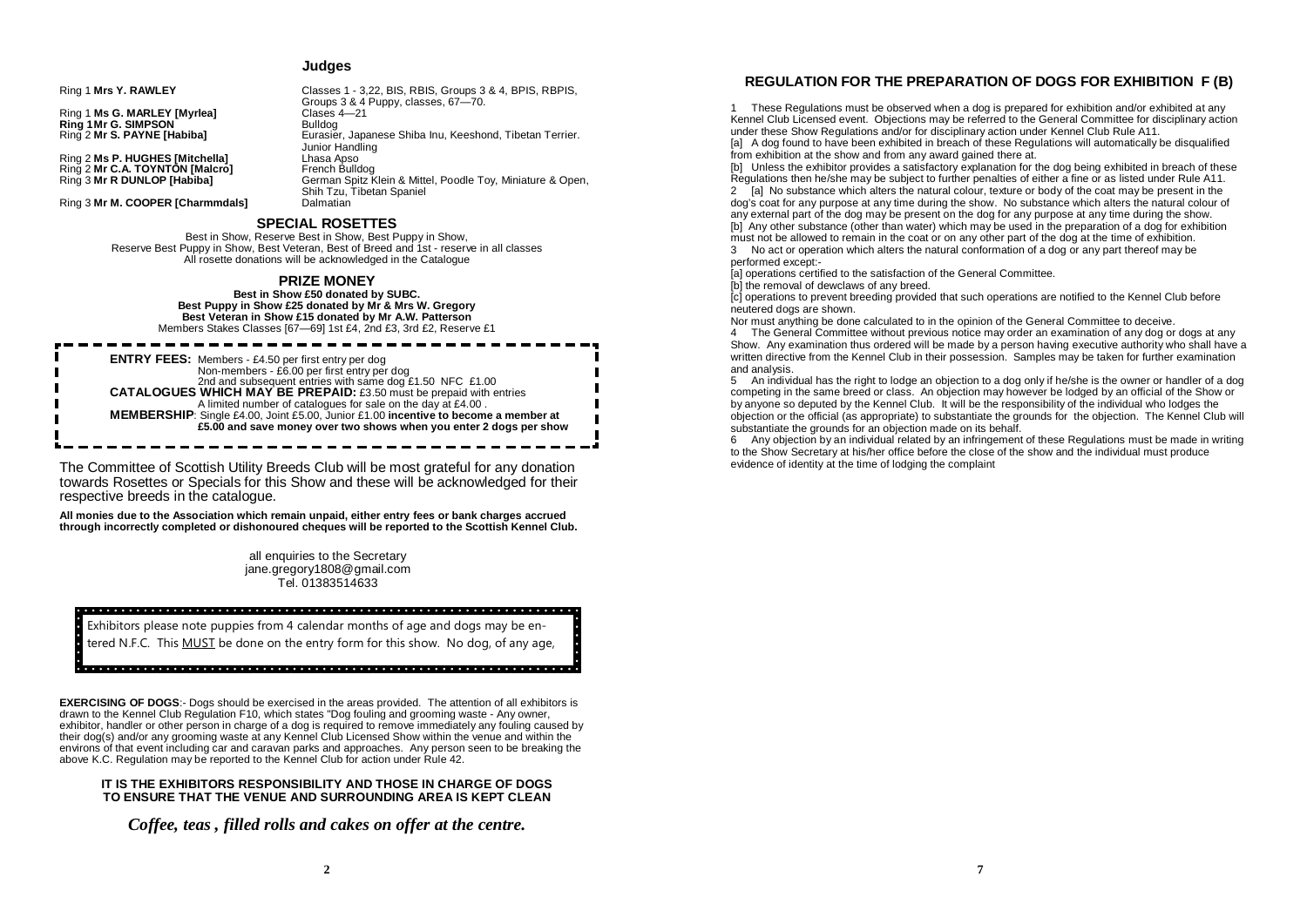or Best Any Variety Imported Breed Register Puppy. A puppy is a dog of six and not exceeding twelve calendar months of age on the first day of the Show. Where the Best of Breed, Best in Group or Best in Show is a puppy it may at the discretion of the judge be awarded Best Puppy in Breed, Best Puppy in Group and Best Puppy in Show respectively. Where the Reserve Best of Breed, Reserve Best of Group or Reserve Best in Show is a puppy which has only been beaten by an adult dog it should also automatically be Best Puppy in Breed, Best Puppy in Group and Best Puppy in Show respectively. Consequently, selection of Best Puppy in Breed, Best Puppy in Group and Best Puppy in Show must follow the selection of Best of Breed, Best in Group and Best in Show respectively.

Best Puppy in Group and subsequent Group placings must be selected from:

- a) Those puppies declared Best Puppy in Breed. b) The puppy declared Best Puppy from the Any Variety Not Separately Classified classes in each group or on each day.<br>c) The pupp
- The puppy declared Best Puppy from the Any Variety Imported Breed Register classes in each group or on each day.

Best Puppy in Show must be selected from the Best Puppy in Group winners.

11 The dog declared Best in Show is a dog which has competed and has been declared Best of Breed, Best Any Variety Not Separately Classified or Best Any Variety Imported Breed Register.

 a. Shows Judged on the Group System (Definition; Shows judged on the Group System includes classes for breeds within more than one group, as defined in Kennel Club Regulation B(A); and require a judge to declare a best of each group after which the exhibits so declared will compete for the award of Best in Show and Reserve Best in Show.)

- 1) Best of Breed Where a breed is separately classified a Best of Breed may be declared but only from those dogs which have received a first prize in a breed class at the show. Where separate classes are provided for each sex of a breed a Best of each Sex must be declared.
- Best of Group Best of group and subsequent placings must be selected from:-
- a) The Best of Breed winners in each group<br>b) The Best dog from the Any Variety Not Se
- The Best dog from the Any Variety Not Separately Classified classes in each group or on each day.
- The Best dog from Any Variety Imported Breed Register classes in each Group or on each day.
- 3) Best in Show Best in Show must be selected from the Best of Group winners. Reserve Best in Show must be selected from the remaining Group winners following the selection for Best in Show.
- 12 Exhibits will not be admitted to Best in Show competition after a period of ten minutes has elapsed since the announcement that exhibits are required for judging, unless they have been unavoidably delayed by previous judging not being completed on time, and then only with the special permission of the Show Management.
- 13 Exhibitors must not pick up dogs by their tails and leads when lifting them nor handle a dog in a manner which causes its feet not touch the ground when on the move. This is not acceptable. Exhibitors should note that such practice would constitute harsh handling and reports of such practice will be referred to the Committee under Kennel Club Show Regulation F11.
- 14 All exhibitors must be familiar with Kennel Club Regulation F (Annex B) Regulations for the Preparation of Dogs for Exhibition.
- 15 All dogs resident outside the UK must be issued with a Kennel Club Authority to Compete number before entry to the show/event can be made. All overseas entries without an Authority to Compete number will be returned to the exhibitor/competitor.
- 16 **DOGS IN VEHICLES ON HOT DAYS**

 Your dog is vulnerable and at risk during hot weather and the Kennel Club offers the following guidance to help guide you through the do's and don'ts travelling to and whilst at KC licensed events. When travelling to a show please take a moment to consider whether the route to the show is on a busy

holiday route, and leave earlier to avoid increased time in traffic jams.

 If your vehicle is not air-conditioned seriously consider whether travelling to the show is a good idea at all. The vehicle should be as fully ventilated as possible, and plenty of stops should be taken, with lots of water available to drink.

 Ensure your dog is not sitting in full sunlight. There should be plenty of free flowing air around the dog. When at the show, never leave your dog in the vehicle.

 Keep the dog in the shade – take your own shade for example a large umbrella and always have plenty of water available to drink so your dog stays well hydrated.

 Avoid your dog taking part in unnecessary exertion, or from standing in exposed sunlight for extended lengths of time.

Remember, if you feel hot your dog is very likely to feel much hotter and dehydrated, and this could lead to dire<br>results. Please look after vour dog's welfare.

#### WARNING: IF YOUR DOG IS FOUND TO BE AT RISK FORCIBLE ENTRY TO YOUR VEHICLE MAY  **BE NECESSARY WITHOUT LIABILILTY FOR ANY DAMAGE CAUSED.**

- 17. Anyone whose dog is entered at a Kennel Club licensed event should take all reasonable steps to ensure the needs of their dog(s) are met, and should not put a dog's health and welfare at risk by any action, default, omission or otherwise. Breach of Kennel Club Regulations in this respect may be referred to the Board for disciplinary action under the Kennel Club Rules and Regulations. The use of pinch collars, electronic shock collars, or prong collars, is not permitted at any show licensed by the Kennel Club. This shall apply at the venue or within the precincts of the show.<br>18. Societies may at their discretion, accept N
- Societies may at their discretion, accept Not for Competition entries. Societies may accept such entries from breeds of dog not included within the title of the Society and at Shows held over more than one day, such entries may be accepted on any day from any breed.
- 19 No modifications will be made to the schedule except by permission of the Board of the Kennel Club which will be followed by advertisement in the Canine press wherever possible.

## **DEFINITIONS OF CLASSES**

In the following definitions, a Challenge Certificate includes any Show award that counts towards the title of Champion under the Rules of any governing body recognised by the Kennel Club.

Wins at Championship Shows in breed classes where Challenge Certificates are not on offer shall be counted as wins at Open Shows.

In the case of a dog owned in partnership and entered in Members' classes or competing for Members' Specials each partner must at the time of entry be a member of the Society.

In estimating the number of awards won, all wins up to and including the seventh day before the date of closing of postal entries shall be counted when entering for any class i.e. **8th September 2022**

Wins in Variety classes do not count for entry in Breed classes but when entering in Variety classes, wins in both Breed and Variety classes must be counted. A first prize does not include a Special Prize of whatever value.

If an exhibitor reports before the judging of a class or classes that a dog has been entered which is ineligible, the exhibitor may choose one of the following options:-

(1) Withdrawal The dog may be withdrawn from competition subject to the conditions of Regulation F1[19].

(2) Transfer a. If a dog is ineligible for a class or classes as regards its breed, colour, sex, weight or height the Show Secretary shall transfer it to the equivalent class or classes for the correct breed, colour, sex, weight or height or, in the event of there being no equivalent class, Minor Puppy and Puppy excepted, to the Open class for the correct breed, colour, sex, weight or height.

b) For an exhibit entered incorrectly in a Minor Puppy class, Puppy class or Junior Class, which is over age but under twelve calendar months of age, eighteen calendar months of age or twenty-four calendar months of age respectively, the Show Secretary shall transfer the exhibit to the Puppy Class, Junior Class or Yearling Class respectively for the correct breed, colour, sex, weight or height and in the event of there being no Puppy, Junior or Yearling Class to the Open class for the correct breed, colour, sex, weight or height.

c) For any reason other than the above, the Show Secretary shall transfer it to the Open class for the correct breed, colour, sex, weight or height.

d) If an exhibit arrives late and misses a class, even if it is the only class in which the dog is entered, the dog may not be transferred to any other class.

**PUPPY** For dogs of six and not exceeding twelve calendar months of age on the first day of the Show.

**JUNIOR** For dogs of six and not exceeding eighteen calendar months of age on the first day of the Show.

**POST GRADUATE:** For dogs which have not won a Challenge Certificate/CACIB/CAC/Green Star or five or more First Prizes at Championship Shows in Post Graduate, Minor Limit, Mid Limit, Limit and Open classes, whether restricted or not.

**LIMIT:** For dogs which have not become show Champions under the Kennel Club Regulations or under the rules of any governing body recognised by the Kennel Club, or won 3 or more CACIB/CAC/ Green Stars or won 7 or more First Prizes in all at Championship Shows in Limit or Open Classes confined to the Breed, whether restricted or not at Shows where Challenge Certificates were offered for the breed.

**OPEN** For all dogs of the breeds for which the class is provided and eligible for entry at the Show.

**SPECIAL VETERAN [1]** For dogs of not less than seven of age and not more than nine years of age on the first day of the Show.

**SPECIAL VETERAN [2]** For dogs of not less than ten years of age on the first day of the show **AV NSC.** For breeds of dog for which no separate breed classes are scheduled. These classes are not open to breeds which are listed on the Imported Breed Register

**BRACE:** For two dogs of the same breed, either sex or mixed, belonging to the same exhibitor, each exhibit having been entered in some class other than Brace, Team or Stakes classes./

**IMPORTED BREEDS REGISTER** For breeds confined to the Imported Breeds Register and only when an Interim Breed Standard has been published by The Kennel Club. Such breeds may be exhibited in this class only, with the winning dog Best Imported Register / Best Imported Register Puppy being eligible for Best in Group / Best Puppy in Group or Best in Show / Best Puppy in Show as relevant. Such breeds may be entered into Imported Breed Register classes and/or Any Variety or Stakes classes, with the exception of AVNSC classes, for which they are not eligible.

**A list of trophies being presented will appear in the catalogue Exhibitors please note that to be eligible to claim trophies Membership MUST BE PAID PRIOR TO THE SHOW.**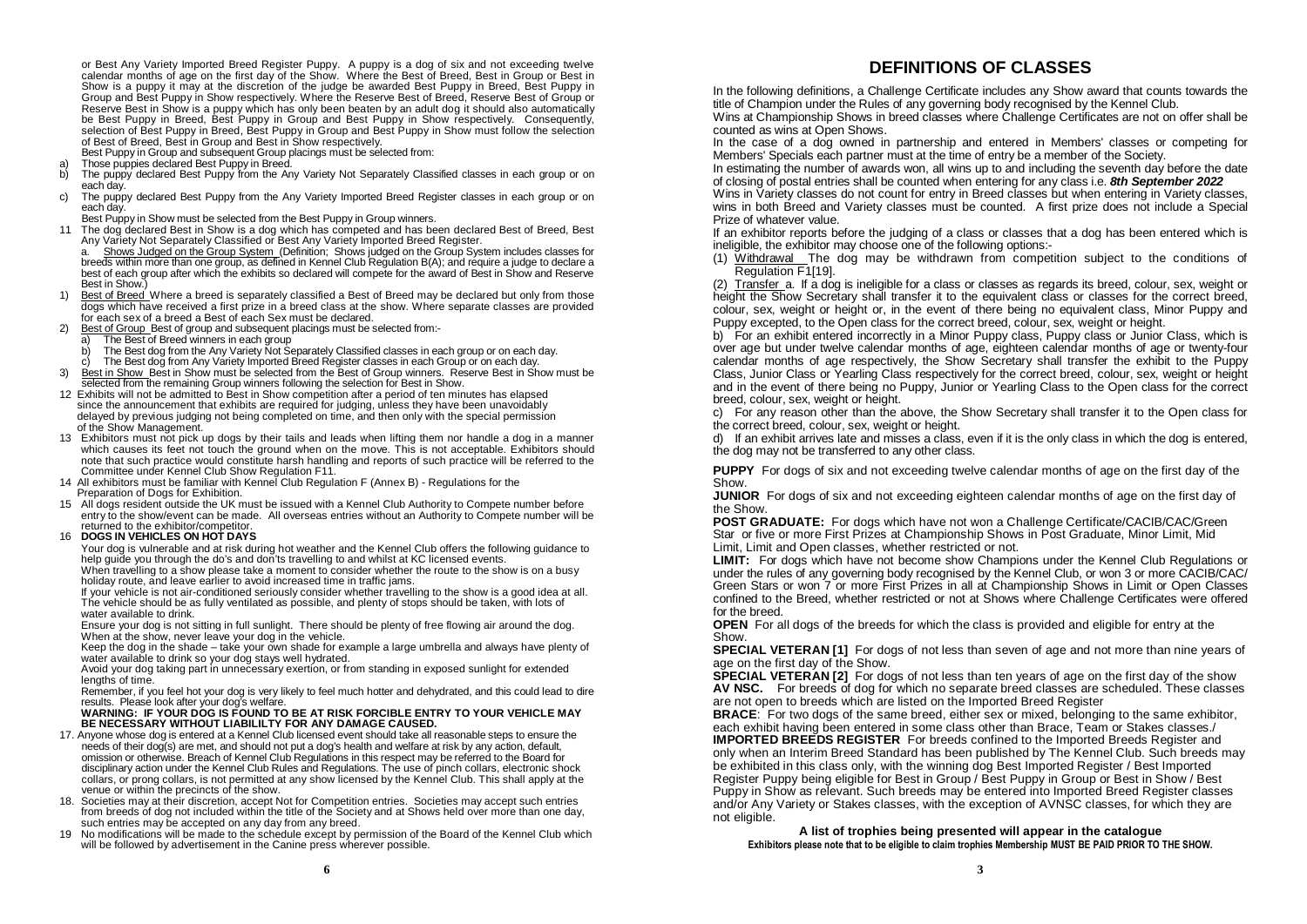## **PLEASE NOTE MEASURES WILL BE USED FOR POODLES**

## **CLASSIFICATION**

| <b>CLASSIFICATION</b><br>All classes are for dog or bitch unless stated otherwise          |                                                                                                                |                                 |                                                        |  |  |  |  |  |
|--------------------------------------------------------------------------------------------|----------------------------------------------------------------------------------------------------------------|---------------------------------|--------------------------------------------------------|--|--|--|--|--|
| Judge: Mrs Y. RAWLEY<br>Ring 1 at 10.00 a.m.                                               |                                                                                                                |                                 |                                                        |  |  |  |  |  |
| 1<br>$\overline{2}$                                                                        | AV IMPORTED BREEDS REGISTER<br>AV SPECIAL VETERAN [7 - 9 years]<br><b>IBEST VETERAN CANNOT COMPETE IN BIST</b> | AV SPECIAL VETERAN [10 years +] |                                                        |  |  |  |  |  |
| Judge: Ms G. MARLEY [Myrlea]<br>Ring 1                                                     |                                                                                                                |                                 |                                                        |  |  |  |  |  |
| 4<br>5                                                                                     | <b>AKITA JUNIOR</b><br>AKITA OPEN DOG                                                                          | 6                               | AKITA OPEN BITCH                                       |  |  |  |  |  |
| 7                                                                                          | BOSTON TERRIER POST GRADUATE                                                                                   | 8                               | <b>BOSTON TERRIER OPEN</b>                             |  |  |  |  |  |
| 9                                                                                          | CHOW CHOW POST GRADUATE                                                                                        | 10                              | CHOW CHOW OPEN                                         |  |  |  |  |  |
| 11                                                                                         | JAPANESE SPITZ POST GRADAUTE                                                                                   | 12                              | JAPANESE SPITZ OPEN                                    |  |  |  |  |  |
| 13                                                                                         | MINIATURE SCHNAUZER POST GRAD                                                                                  | 14                              | MINIATURE SCHNAUZER OPEN                               |  |  |  |  |  |
| 15                                                                                         | <b>SCHNAUZER LIMIT</b>                                                                                         | 16                              | SCHNAUZER OPEN                                         |  |  |  |  |  |
|                                                                                            | Judge: Ms G. MARLEY [Myrlea]                                                                                   |                                 |                                                        |  |  |  |  |  |
|                                                                                            | Supported entry by the Schipperke Club                                                                         |                                 |                                                        |  |  |  |  |  |
| 17<br>18                                                                                   | SCHIPPERKE POST GRADUATE<br>SCHIPPERKE OPEN DOG                                                                | 19                              | SCHIPPERKE OPEN BITCH                                  |  |  |  |  |  |
| 20                                                                                         | SHAR PEI POST GRADUATE                                                                                         | 21                              | SHAR PEI OPEN                                          |  |  |  |  |  |
|                                                                                            | Judge: Mrs Y. RAWLEY                                                                                           | Ring 1                          |                                                        |  |  |  |  |  |
| 22                                                                                         | <b>AVNSC OPEN</b>                                                                                              |                                 |                                                        |  |  |  |  |  |
|                                                                                            | Judge: Mr G. SIMPSON                                                                                           |                                 |                                                        |  |  |  |  |  |
|                                                                                            | Supported entry by the Bulldog Club of Scotland                                                                |                                 |                                                        |  |  |  |  |  |
| 23<br>24                                                                                   | <b>BULLDOG PUPPY</b><br><b>BULLDOG POST GRADUATE</b>                                                           | 25<br>26                        | <b>BULLDOG OPEN DOG</b><br><b>BULLDOG OPEN BITCH</b>   |  |  |  |  |  |
|                                                                                            | Judge: Mr S. PAYNE [Habiba]                                                                                    |                                 | Ring 2 at 10.15 a.m.                                   |  |  |  |  |  |
| 27                                                                                         | EURASIER POST GRADUATE                                                                                         | 28                              | <b>EURASIER OPEN</b>                                   |  |  |  |  |  |
| 29<br>30                                                                                   | JAPANESE SHIBA INU POST GRADUATE<br>JAPANESE SHIBA INU LIMIT                                                   | 31                              | JAPANESE SHIBA INU OPEN                                |  |  |  |  |  |
| 32                                                                                         | <b>KEESHOND POST GRADUATE</b>                                                                                  | 33                              | <b>KEESHOND OPEN</b>                                   |  |  |  |  |  |
| 34<br>35                                                                                   | TIBETAN TERRIER PUPPY<br>TIBETAN TERRIER POST GRADUATE                                                         | 36<br>37                        | TIBETAN TERRIER OPEN DOG<br>TIBETAN TERRIER OPEN BITCH |  |  |  |  |  |
| Judge: Mr S. PAYNE [Habiba]                                                                |                                                                                                                |                                 |                                                        |  |  |  |  |  |
| JUNIOR HANDLING - Prize Money 1st £4, 2nd £3, 3rd £2, Reserve £1 donated by Mrs G. RITCHIE |                                                                                                                |                                 |                                                        |  |  |  |  |  |
|                                                                                            | Class 'A' 6 - 11 years<br>Class 'B' 12 - 16 years                                                              |                                 |                                                        |  |  |  |  |  |

**Judge: Ms P. HUGHES [Mitchella]** 

**Supported entry by the Lhasa Apso Club of Scotland** 

| 38 | LHASA APSO PUPPY         |    | LHASA APSO OPEN DOG   |
|----|--------------------------|----|-----------------------|
| 39 | LHASA APSO JUNIOR        | 42 | LHASA APSO OPEN BITCH |
| 40 | LHASA APSO POST GRADUATE |    |                       |

|                                                                      | Judge: Mr C.A. TOYNTON [Malcro]                                                                                                                                                                                                                                                                                                                                                                                                                                                                                                                                                                                                                                                                                                                                                                                                                                                                                                                                                                                    |                                | Ring 2                                                                                                                                                                                                                             |  |  |  |  |
|----------------------------------------------------------------------|--------------------------------------------------------------------------------------------------------------------------------------------------------------------------------------------------------------------------------------------------------------------------------------------------------------------------------------------------------------------------------------------------------------------------------------------------------------------------------------------------------------------------------------------------------------------------------------------------------------------------------------------------------------------------------------------------------------------------------------------------------------------------------------------------------------------------------------------------------------------------------------------------------------------------------------------------------------------------------------------------------------------|--------------------------------|------------------------------------------------------------------------------------------------------------------------------------------------------------------------------------------------------------------------------------|--|--|--|--|
| Supported entry by the Pennine & Scottish French Bulldog Association |                                                                                                                                                                                                                                                                                                                                                                                                                                                                                                                                                                                                                                                                                                                                                                                                                                                                                                                                                                                                                    |                                |                                                                                                                                                                                                                                    |  |  |  |  |
| 43<br>44                                                             | FRENCH BULLDOG PUPPY<br>FRENCH BULLDOG POST GRADUATE                                                                                                                                                                                                                                                                                                                                                                                                                                                                                                                                                                                                                                                                                                                                                                                                                                                                                                                                                               | 45<br>46                       | FRENCH BULLDOG OPEN DOG<br>FRENCH BULLDOG OPEN BITCH                                                                                                                                                                               |  |  |  |  |
|                                                                      | Judge: Mr R. DUNLOP [Habiba]                                                                                                                                                                                                                                                                                                                                                                                                                                                                                                                                                                                                                                                                                                                                                                                                                                                                                                                                                                                       |                                | Ring 3 at 10.15 a.m.                                                                                                                                                                                                               |  |  |  |  |
| 47                                                                   | GERMAN SPITZ KLEIN POST GRADUATE 48                                                                                                                                                                                                                                                                                                                                                                                                                                                                                                                                                                                                                                                                                                                                                                                                                                                                                                                                                                                | <b>GERMAN SPITZ KLEIN OPEN</b> |                                                                                                                                                                                                                                    |  |  |  |  |
| 49                                                                   | <b>GERMAN SPITZ MITTEL OPEN</b>                                                                                                                                                                                                                                                                                                                                                                                                                                                                                                                                                                                                                                                                                                                                                                                                                                                                                                                                                                                    |                                |                                                                                                                                                                                                                                    |  |  |  |  |
| 50                                                                   | POODLE - TOY POST GRADUATE                                                                                                                                                                                                                                                                                                                                                                                                                                                                                                                                                                                                                                                                                                                                                                                                                                                                                                                                                                                         | 51                             | POODLE-TOY OPEN                                                                                                                                                                                                                    |  |  |  |  |
| 52                                                                   | POODLE - MINIATURE POST GRADUATE 53                                                                                                                                                                                                                                                                                                                                                                                                                                                                                                                                                                                                                                                                                                                                                                                                                                                                                                                                                                                |                                | POODLE-MINIATURE OPEN                                                                                                                                                                                                              |  |  |  |  |
| 54                                                                   | POODLE - STANDARD POST GRADUATE 55                                                                                                                                                                                                                                                                                                                                                                                                                                                                                                                                                                                                                                                                                                                                                                                                                                                                                                                                                                                 |                                | POODLE-STANDARD OPEN                                                                                                                                                                                                               |  |  |  |  |
| 56                                                                   | SHIH TZU OPEN                                                                                                                                                                                                                                                                                                                                                                                                                                                                                                                                                                                                                                                                                                                                                                                                                                                                                                                                                                                                      |                                |                                                                                                                                                                                                                                    |  |  |  |  |
| 57<br>58<br>59                                                       | TIBETAN SPANIEL PUPPY<br>TIBETAN SPANIEL JUNIOR<br>TIBETAN SPANIEL POST GRADU9E                                                                                                                                                                                                                                                                                                                                                                                                                                                                                                                                                                                                                                                                                                                                                                                                                                                                                                                                    | 60<br>61<br>62                 | TIBETAN SPANIEL LIMIT<br>TIBETAN SPANIEL OPEN DOG<br>TIBETAN SPANIEL OPEN BITCH                                                                                                                                                    |  |  |  |  |
|                                                                      | Judge: Mr M. COOPER [Charmmdals]                                                                                                                                                                                                                                                                                                                                                                                                                                                                                                                                                                                                                                                                                                                                                                                                                                                                                                                                                                                   |                                |                                                                                                                                                                                                                                    |  |  |  |  |
|                                                                      | Supported entry by the Dalmatian Club of Scotland                                                                                                                                                                                                                                                                                                                                                                                                                                                                                                                                                                                                                                                                                                                                                                                                                                                                                                                                                                  |                                |                                                                                                                                                                                                                                    |  |  |  |  |
| 63<br>64                                                             | <b>DALMATIAN PUPPY</b><br>DALMATIAN POST GRADUATE                                                                                                                                                                                                                                                                                                                                                                                                                                                                                                                                                                                                                                                                                                                                                                                                                                                                                                                                                                  | 65<br>66                       | DALMATIAN OPEN DOG<br><b>DALMATIAN OPEN BITCH</b>                                                                                                                                                                                  |  |  |  |  |
|                                                                      | Judge: Mrs . RAWLEY                                                                                                                                                                                                                                                                                                                                                                                                                                                                                                                                                                                                                                                                                                                                                                                                                                                                                                                                                                                                |                                | Ring 1                                                                                                                                                                                                                             |  |  |  |  |
|                                                                      | <b>BEST IN SHOW</b><br><b>GROUP 3</b>                                                                                                                                                                                                                                                                                                                                                                                                                                                                                                                                                                                                                                                                                                                                                                                                                                                                                                                                                                              |                                | <b>RESERVE BEST IN SHOW</b><br><b>GROUP 4</b>                                                                                                                                                                                      |  |  |  |  |
|                                                                      |                                                                                                                                                                                                                                                                                                                                                                                                                                                                                                                                                                                                                                                                                                                                                                                                                                                                                                                                                                                                                    |                                |                                                                                                                                                                                                                                    |  |  |  |  |
|                                                                      | <b>BEST PUPPY IN SHOW</b><br><b>PUPPY GROUP 3</b>                                                                                                                                                                                                                                                                                                                                                                                                                                                                                                                                                                                                                                                                                                                                                                                                                                                                                                                                                                  |                                | <b>RESERVE BEST PUPPY IN SHOW</b><br><b>PUPPY GROUP 4</b>                                                                                                                                                                          |  |  |  |  |
|                                                                      | Prize Money [classes $67-69$ ] - 1st £4; 2nd £3; 3rd £2; Reserve £1                                                                                                                                                                                                                                                                                                                                                                                                                                                                                                                                                                                                                                                                                                                                                                                                                                                                                                                                                |                                |                                                                                                                                                                                                                                    |  |  |  |  |
| CLASS 67<br>CLASS <sub>68</sub><br>CLASS <sub>69</sub><br>CLASS 70   | ANY VARIETY BRACE                                                                                                                                                                                                                                                                                                                                                                                                                                                                                                                                                                                                                                                                                                                                                                                                                                                                                                                                                                                                  |                                | M.A.B. YOUNG MEMORIAL MEMBERS PUPPY STAKES - sponsored by Balgay Kennels<br>SHEANA MARTIN MEMORIAL MEMBERS JUNIOR STAKES - sponsored by Perthshire CC<br>ANN PATTERSON MEMORIAL MEMBERS OPEN STAKES - sponsored by Mr AW Patterson |  |  |  |  |
|                                                                      | <b>RULES AND REGULATIONS</b>                                                                                                                                                                                                                                                                                                                                                                                                                                                                                                                                                                                                                                                                                                                                                                                                                                                                                                                                                                                       |                                |                                                                                                                                                                                                                                    |  |  |  |  |
|                                                                      | 1 The Show will open at 9.30 a.m<br>2 Dogs will be received at ay time but it is the exhibitors responsibility to ensure that exhibits are available<br>for judging when required.<br>3 Judging will commence at 10.00 a.m. in ring 1 and at 10.15 a.m. in ring 2 and 3.<br>4 Exhibits may be removed from the Show after their judging has been completed. Exhibits may not<br>be removed earlier unless by written order of the Veterinary Surgeon, Veterinary Practitioner or of<br>the Show Management and then only in very exceptional and unforeseen circumstances which must be<br>reported to the Kennel Club. The Show will close half an hour after all judging has been completed.<br>form. Catalogues must be prepaid £3.50, there will not be a few catalogues for sale at the show at £4.00<br>Membership - £4 [single]/£5 [joint]/ £1 [junior].<br>6 Prize money will be paid as detailed on pages 2, 4 and 5 of this schedule.<br>7 The Committee reserves to itself the right to refuse entries. |                                | 5 The entry fee shall be:- Members £4.50 per first entry per dog; Non-members £6.00 per first entry per dog,<br>£1.50 for all subsequent entries with same dog, NFC entries £1.00 per dog, must be detailed on the entry           |  |  |  |  |

- 
- 8 Puppies under six calendar months of age on the first day of the Show are not eligible for exhibition.<br>10 The mating of bitches within the precincts of the Show is forbidden.<br>10 Where a Best Puppy in Show competition is